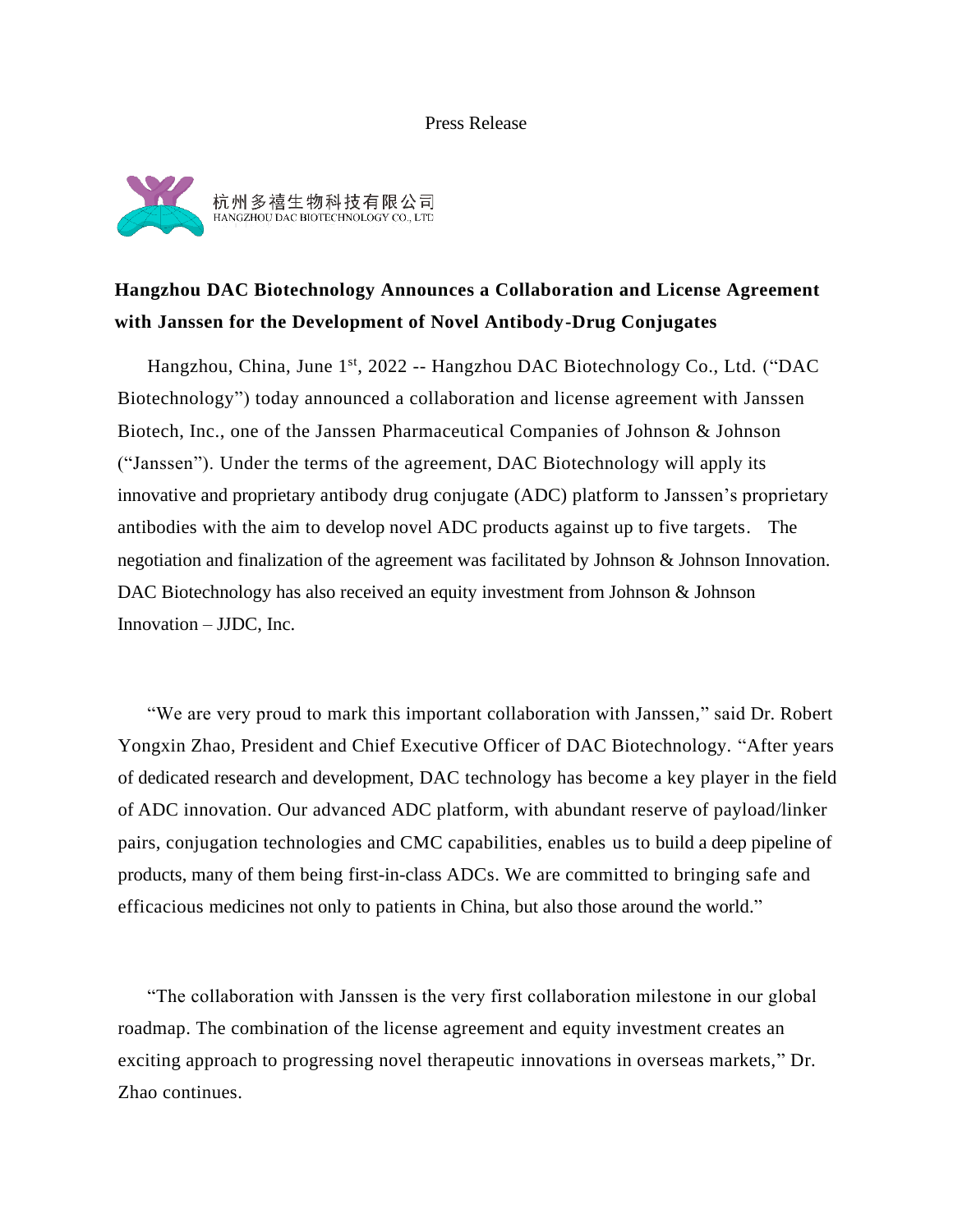With the aim to discover novel ADC products via license collaboration, DAC Biotechnology will fully leverage its intellectual properties and proprietary ADC platform, while Janssen will provide its expertise in proprietary antibodies, clinical development and global commercialization. Through the collaboration agreement, DAC Biotechnology is eligible to receive an upfront payment, cost reimbursement and milestone payments, plus royalties on worldwide sales for each selected product.

#### **About DAC Biotechnology**

Hangzhou DAC Biotechnology Co., Ltd. is a Chinese high-tech enterprise established in December 2012. The company was founded by several senior scientists who each has more than 20 years of experience in ADC field. DAC Biotechnology has established a broad and differentiated pipeline of 20 ADC drugs in total, 5 of which are under clinical development. In March 2021, the company closed Series C financing led by GL Ventures, CDG Capital, and CPE.

The ADC development platform of DAC is built on independent intellectual property rights in connection with more than 50 novel intelligent linkers (including site-specific conjugation) and 100 small molecule cytotoxic drugs, for which DAC owns 28 PCT patents in the ADC field and has applied for more than 400 patents over 21 countries and regions. The platform contains technologies of antibody generation, engineering and production process development, *in vitro* and *in vivo* ADC functional evaluation, drug and drug metabolites structure analyses, analytical method development and quality control, etc.

#### **Forward-Looking Statements**

This press release contains "forward-looking" statements within the meaning of federal securities laws. These forward-looking statements are not statements of historical facts and are based on management's beliefs and assumptions and on information currently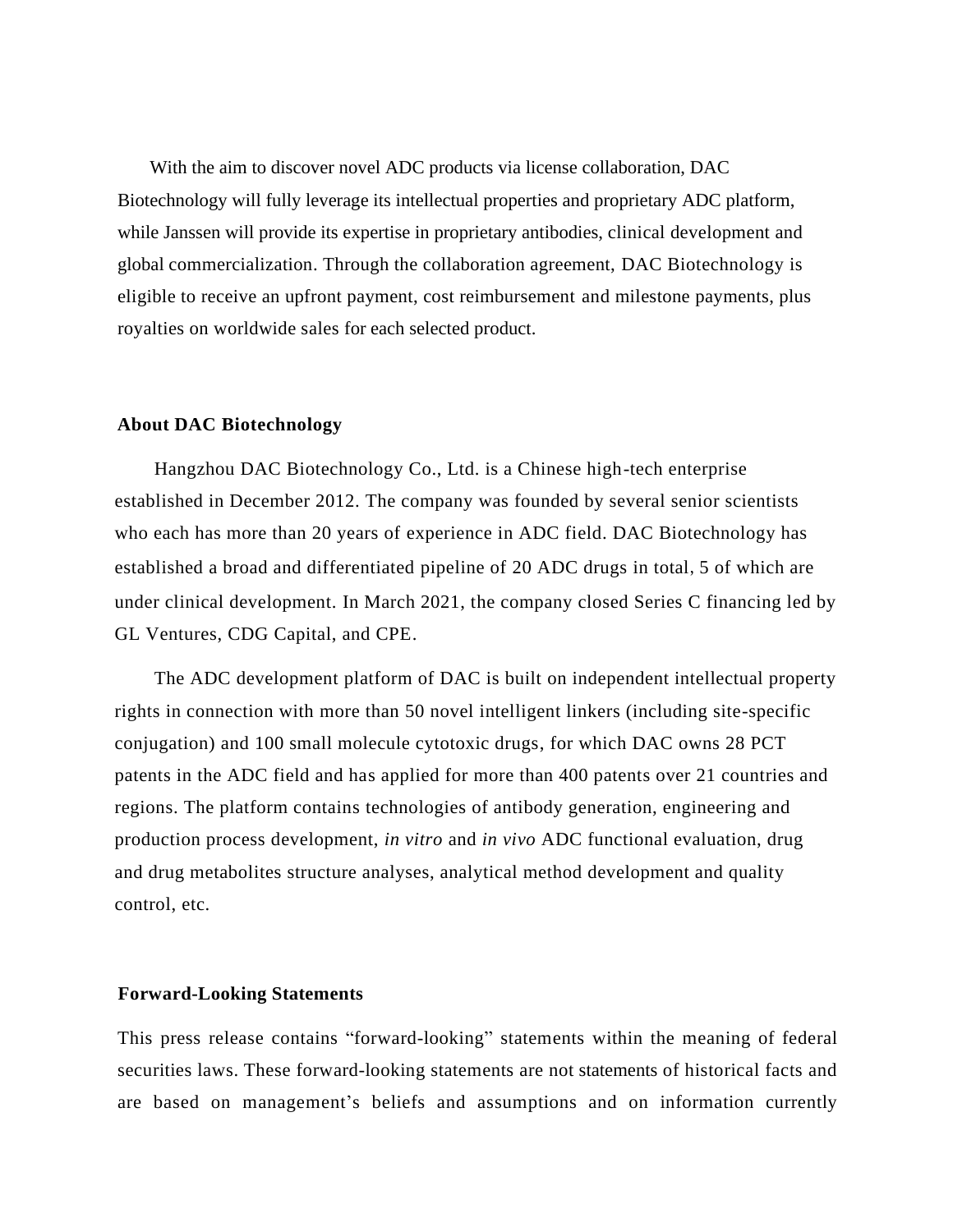available to management. Forward-looking statements include information concerning the terms and development of the Company's collaboration with Janssen, the Company's business strategy, activities and financial prospects pursuant to collaboration agreements with third parties, and the design, progression and timing of its clinical trials, the ability of the single-arm UPLIFT cohort to enable registration, the potential benefits of our product candidates, and expectations regarding future clinical trial results based on data achieved to date. Forward-looking statements generally can be identified by terms such as "aims," "anticipates," "believes," "contemplates," "continues," "could," "estimates," "expects," " goal," "intends," "may," "on track," "opportunity," "plans," "poised for," "possible," "potential," "predicts," "projects," "promises to be," "seeks," "should," "target," "will," "would" or similar expressions and the negatives of those terms. Forward-looking statements represent management's beliefs and assumptions only as of the date of this press release. The Company's operations involve risks and uncertainties, many of which are outside its control, and any one of which, or combination of which, could materially affect its results of operations and whether the forward-looking statements ultimately prove to be correct. Factors that may materially affect the Company's results of operations and whether these forward-looking statements prove to be correct include, among other things, that the Company's partner may not devote sufficient resources to the collaboration, that research, development or commercialization activities conducted pursuant to the Company's collaboration agreements prove to be unsuccessful, that preclinical testing or early clinical results may not be predictive of the results or success of ongoing or later preclinical or clinical studies, and that the identification, development and testing of the Company's or its partner's collaboration.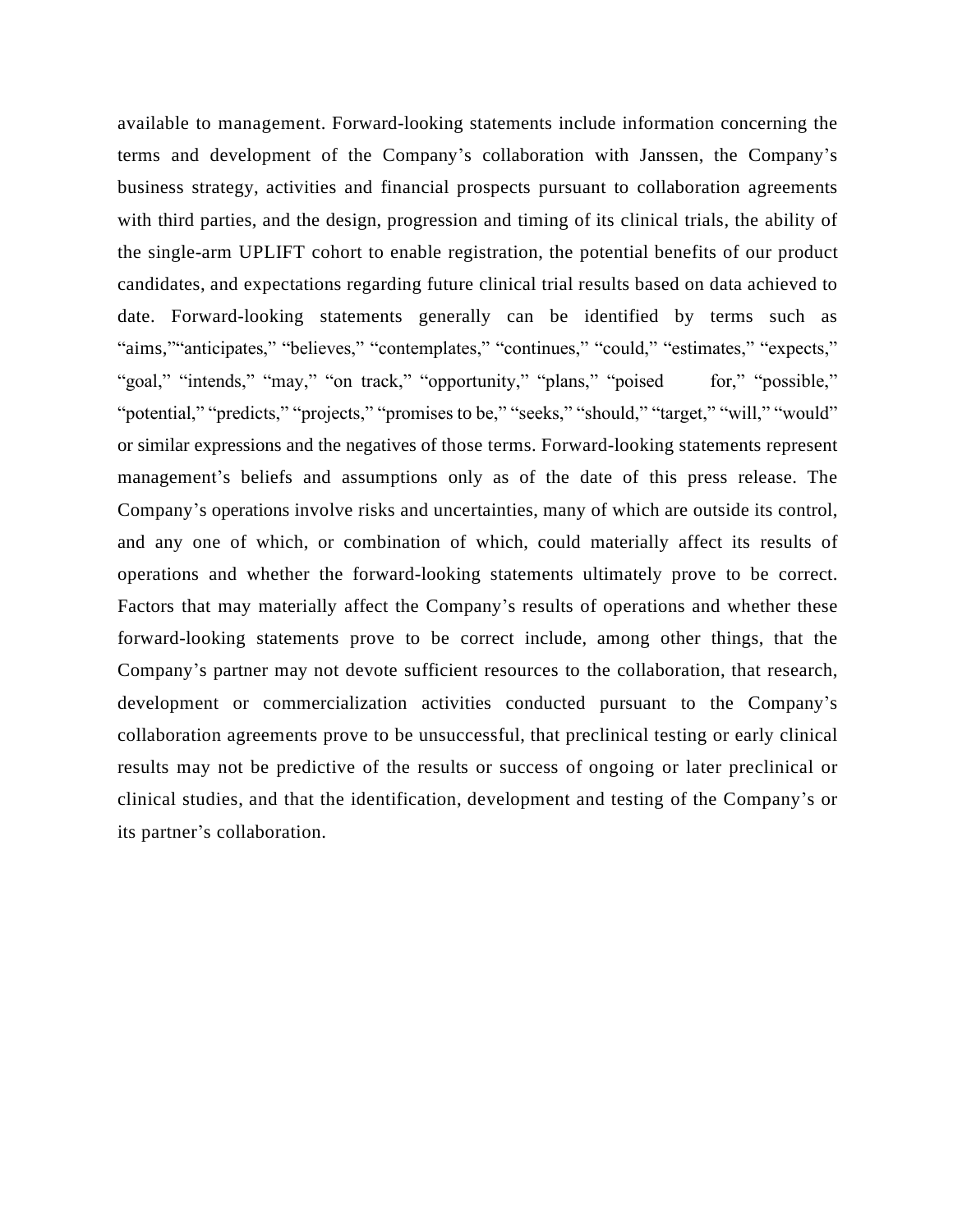Except as required by law, the Company assumes no obligation to update these forward-looking statements publicly, or to update the reasons actual results could differ materially from those anticipated in the forward-looking statements,even if new information becomes available in the future.

# 杭州多禧生物科技有限公司宣布与杨森就新型抗体偶联药物(**ADC** 药物)达成合作 和许可协议

2022 年 6 月 1 日, 中国杭州——杭州多禧生物科技有限公司("多禧生物")今天宣 布与强生公司旗下杨森制药生物科技公司("杨森")达成合作和许可协议。根据该协议规 定,多禧生物将应用其独有的 ADC 创新平台与杨森所提供的独有抗体,双方将就至多 5 个靶点开发新型 ADC 药物。强生创新协助促成该合作协议,强生创新旗下投资公司-JJDC 也对多禧生物进行了股权投资。

"首先,能与杨森合作,我们倍感荣幸。"多禧生物董事长兼 CEO 赵永新博士表示, "经过多年的艰苦创业和匠心深耕,多禧生物已成为 ADC 创新药领域的重要成员。我们 的 ADC 技术平台涵盖品类丰富的细胞毒素小分子和连接子、多种偶联技术和强大的 CMC 能力,这也是多禧生物探索和开发新型 ADC 药物的基石。我们致力于为中国及全球的癌 症患者提供安全有效的 ADC 药物。"

赵博士还表示:"与杨森的合作是我们全球战略的第一个里程碑。这种许可合作加股 权投资的'组合拳'模式是中国创新药企业扬帆出海的新途径。"

以开发 ADC 创新产品为目标,通过此次协议合作,多禧生物将充分利用其自主知识 产权和专有 ADC 平台, 杨森将提供其独有抗体并推动临床开发和商业化。根据协议, 多 禧生物将获得预付款、成本报销和里程碑付款,以及产品全球销售额的特许权使用费。

关于杭州多禧生物科技有限公司

杭州多禧生物科技有限公司成立于 2012 年 12 月,是中国国家级高新技术企业。公司 由多位在 ADC 领域拥有 20 多年经验的资深科学家创立。多禧生物目前拥有 20 条处于不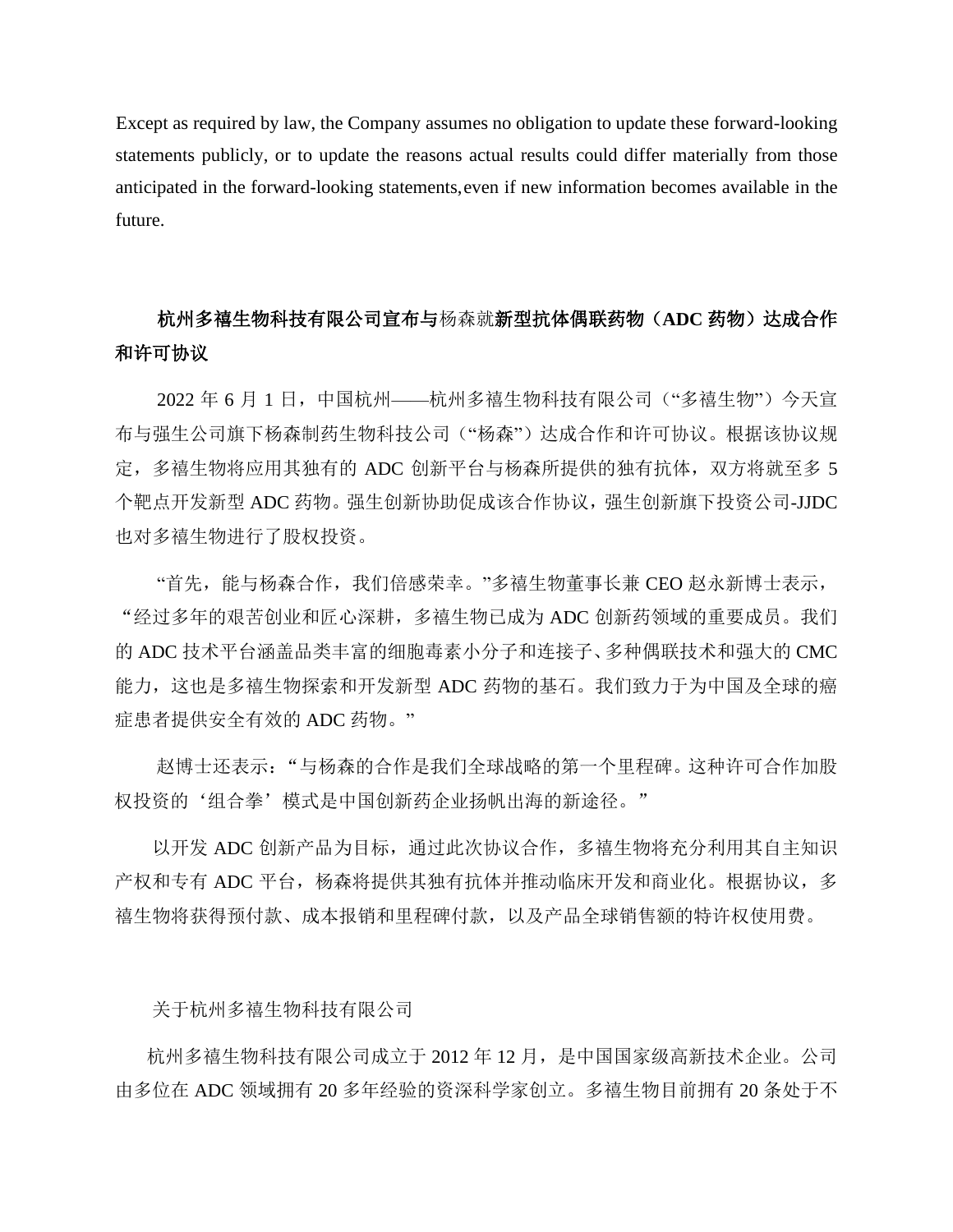同研究阶段的 ADC 管线,其中 5 款 ADC 药物己经处于临床开发阶段。2021 年 3 月,公 司完成了由高瓴创投、晨岭资本和 CPE 领投的 C 轮融资。

多禧生物的 ADC 开发平台具有自主知识产权,涵盖了 50 多个新型智能连接子(包括 定点偶联技术)和 100 多个小分子药物。多禧生物在 ADC 领域拥有 PCT 专利 28 项, 在 21 个国家和地区申请专利 400 多项。多禧生物的 ADC 平台还包括抗体发现和生产工艺、 ADC 药物动物体外和体内功能评价体系、药物和药物代谢物结构分析、质量控制所需的 分析方法开发和验证体系等技术。

#### 前瞻性陈述

本新闻稿包含联邦证券法意义上的"前瞻性"声明。这些前瞻性陈述不是对历史 事实的陈述,而是基于管理层的信念和假设以及管理层目前可获得的信息。前瞻性陈 述包括有关公司与 Janssen 合作的条款和发展、公司根据与第三方的合作协议的业务 战略、活动和财务前景的信息,以及临床试验的设计、进展和时间安排、能够注册的 单臂 UPLIFT 队列、我们的产品候选者的潜在好处以及基于迄今为止获得的数据对 未来临床试验结果的预期。前瞻性陈述通常可以通过"目标"、"预期"、"相信"、 "考虑"、"继续"、"可能"、"估计"、"预计"、"目的是"、"打算"、"可 能"、"在轨道上"、"机会"、"计划"、"准备"、"可能"、"潜力"、"预 测"、"项目"、"承诺"、"寻求"、"应该"、"目标"、"将要"、"将会" 或类似的表达方式和这些术语的否定形式等术语来识别。前瞻性陈述仅代表管理层截 至本新闻稿发布之日的信念和假设。公司的经营涉及风险和不确定性,其中许多不在 其控制范围内,其中任何一项或其中任何一项或组合可能对其经营业绩以及前瞻性陈 述最终被证明是正确的产生重大影响。可能对公司的经营业绩产生重大影响的因素以 及这些前瞻性陈述是否被证明是正确的包括,除其他外,公司的合作伙伴可能没有为 合作投入足够的资源,研究、开发或商业化活动根据公司的合作协议被证明是不成功 的,临床前测试或早期临床结果可能无法预测正在进行或以后的临床前或临床研究的 结果或成功,以及公司或其合作伙伴合作的识别、开发和测试。